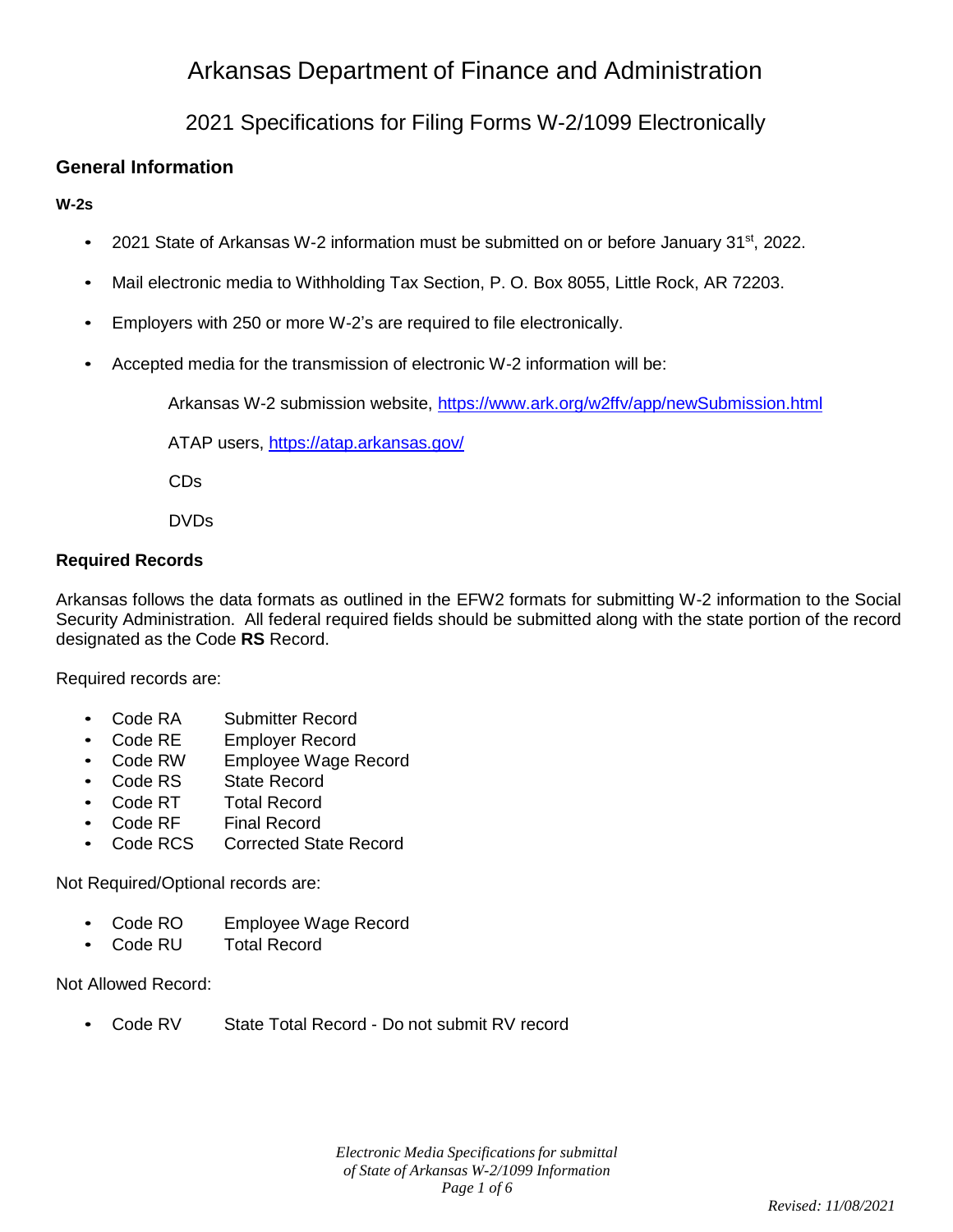#### **Data Format**

- Any file name can be used but end with the file extension **.TXT**
- Data must be recorded in the ASCII-1 character set.
- These are fixed length records. Records must be **exactly 512 characters** long with a delimiter of a carriage- return/line feed (CR/LF) immediately following character position 512. Typically, this is accomplished by pressing the "Enter" key at the end of each record (i.e., after position 512).
- The ASCII-1 hexadecimal value for the carriage return character is 0D (zero and letter D); the ASCII-1 hexadecimal value for the line feed is 0A (zero and letter A). The ASCII-1 decimal values for the two characters are 13 and 10 respectively.
- Do not place a record delimiter before the first record of a file.
- Do not place a record delimiter after a field within a record.
- Records that are not in this format will be rejected.

#### **CODE RS Record - General**

- The Code RS record as outlined in the EFW-2 formats is required for State of Arkansas W-2 electronic transmission. Not all fields are required but the submission will not be rejected if these fields have data in them. If no data is reported in the non-required fields, fill the field with blanks/spaces or zeros when the field is numeric.
- **Supplemental Data Field 1** (Position number 338 412) of the Code RS record is required. This field should contain the FEIN of the company as reported in the Code RE Record. Report the number in the first nine places (left justify) and blank fill the rest  $(9 + 66)$ . Do not include hyphens in the FEIN number.
- **Supplemental Data Field 2** (Position number 413 487) of the Code RS record is required. This field should contain the eleven (11) digit State of Arkansas ID number (ex 12345678whw). Report the account ID in the first eleven places (left justify) and blank fill the rest (9 +66). Do not include hyphens in the ID number.

#### **CODE RS – Layout**

• This is a fixed length record. Even if the State of Arkansas does not require a field, placeholders, (blanks or zeros - depending on the field) must be used in order to fill the 512 length record. Carriage returns and line feeds must be used (see previous section). If data is available and it is easier to go ahead and populate the non required fields, do so according to the federal specifications. The State of Arkansas will not reject the file unless required records are not in the proper format.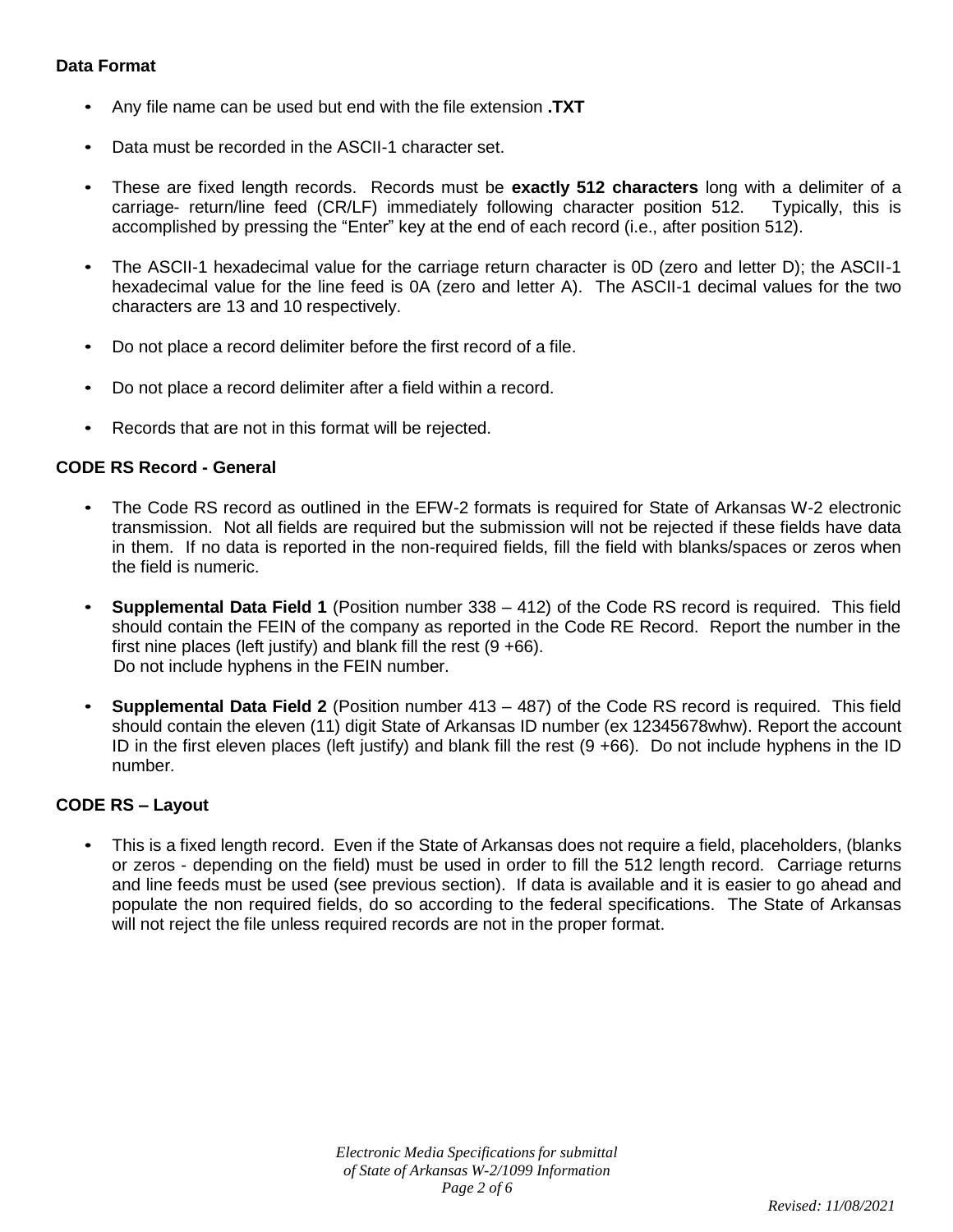| <b>RS</b><br><b>POSITION</b> | <b>FIELD NAME</b>                         | <b>LENGTH</b>  | <b>SPECIFICATIONS</b>                                                                                                                                                                                                                 |
|------------------------------|-------------------------------------------|----------------|---------------------------------------------------------------------------------------------------------------------------------------------------------------------------------------------------------------------------------------|
| $1 - 2$                      | Record Identifier                         | $\overline{2}$ | Constant "RS"                                                                                                                                                                                                                         |
| $3 - 4$                      | <b>State Code</b>                         | $\overline{2}$ | Enter the appropriate postal NUMERIC Code as defined in<br>Appendix F of the SSA's Specifications for Filing Forms W-<br>2 Electronically (EFW2).                                                                                     |
|                              |                                           |                | (ex: Arkansas is 05)                                                                                                                                                                                                                  |
| $5-9$                        | <b>Taxing Entity Code</b>                 | 5              | Fill with blanks.                                                                                                                                                                                                                     |
| $10 - 18$                    | Social Security<br>Number (SSN)           | $\overline{9}$ | Enter the employee's SSN as shown on the<br>original/replacement SSN card issued by SSA.<br>If no SSN is available, enter zeros.                                                                                                      |
| 19-33                        | <b>Employee First Name</b>                | 15             | Enter the employee's first name as shown on the SSN<br>card.<br>Left justify and fill with blanks.                                                                                                                                    |
| 34-48                        | <b>Employee Middle</b><br>Name or Initial | 15             | If applicable, enter the employee's middle name or initial<br>as shown on the SSN card.<br>Left justify and fill with blanks.<br>Otherwise, fill with blanks.                                                                         |
| 49-68                        | <b>Employee Last Name</b>                 | 20             | Enter the employee's last name as shown on the SSN<br>card.<br>Left justify and fill with blanks.                                                                                                                                     |
| 69-72                        | <b>Suffix</b>                             | $\overline{4}$ | If applicable, enter the employee's alphabetic suffix.<br>For example: SR, JR<br>Left justify and fill with blanks.<br>Otherwise, fill with blanks.                                                                                   |
| 73-94                        | <b>Location Address</b>                   | 22             | Enter the employee's location address (Attention, Suite,<br>Room Number, etc.).<br>Left justify and fill with blanks.                                                                                                                 |
| 95-116                       | <b>Delivery Address</b>                   | 22             | Enter the employee's delivery address.<br>Left justify and fill with blanks.                                                                                                                                                          |
| 117-138                      | City                                      | 22             | Enter the employee's city.<br>Left justify and fill with blanks.                                                                                                                                                                      |
| 139-140                      | <b>State Abbreviation</b>                 | $\overline{2}$ | Enter the employee's State or commonwealth/territory.<br>Use a postal abbreviation as defined in Appendix F of the<br>SSA's Specifications for Filing Forms W-2 Electronically<br>(EFW2).<br>For a foreign address, fill with blanks. |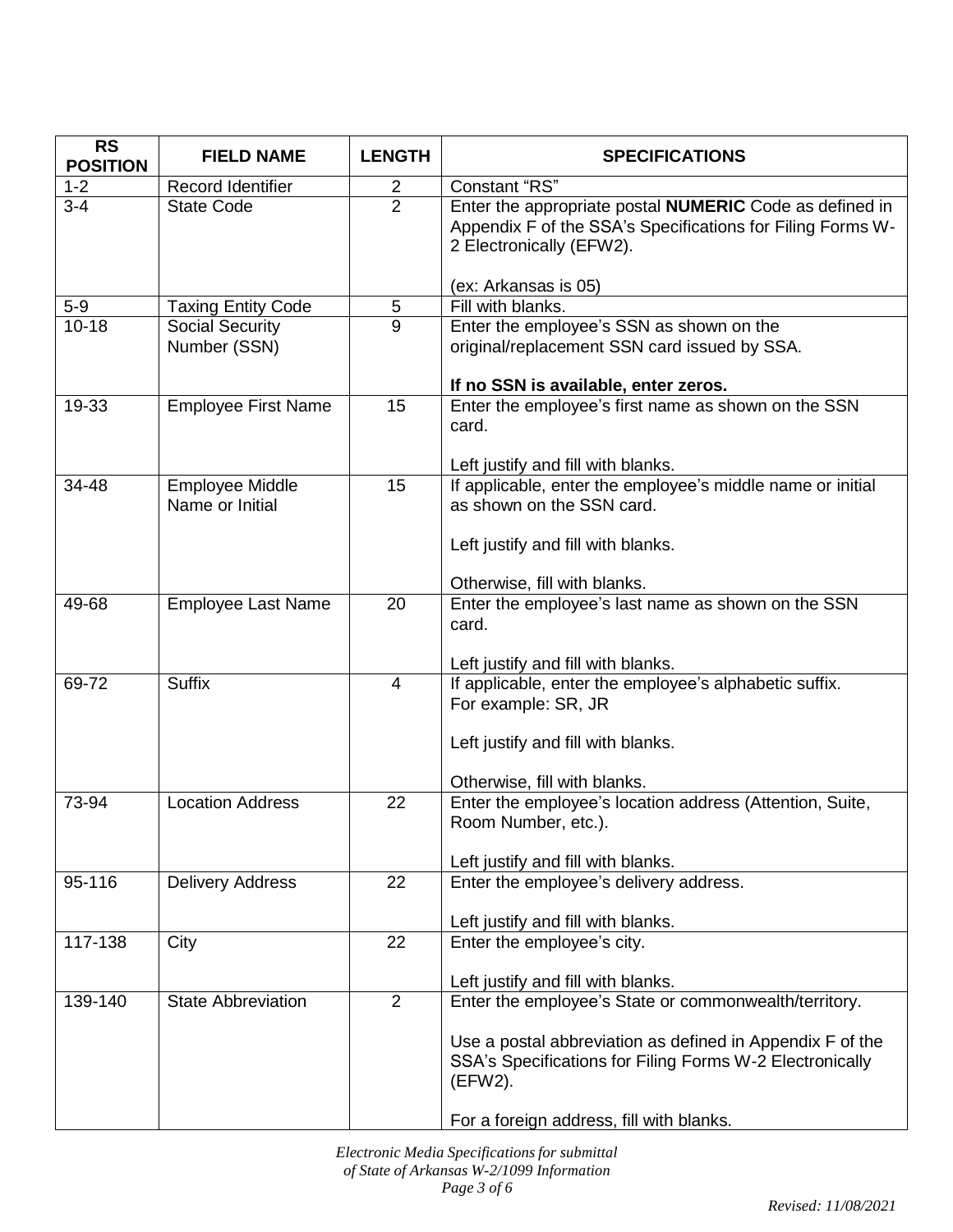| 141-145 | <b>ZIP Code</b>                                 | 5                                | Enter the employee's ZIP code.                                                           |
|---------|-------------------------------------------------|----------------------------------|------------------------------------------------------------------------------------------|
|         |                                                 |                                  | For a foreign address, fill with blanks.                                                 |
| 146-149 | <b>ZIP Code Extension</b>                       | 4                                | Enter the employee's four-digit extension of the ZIP code.                               |
|         |                                                 |                                  | If not applicable, fill with blanks.                                                     |
| 150-154 | <b>Blank</b>                                    | $\overline{5}$                   | Fill with Blanks. Reserved for SSA use.                                                  |
| 155-177 | Foreign<br>State/Province                       | 23                               | If applicable, enter the employee's foreign state/province.                              |
|         |                                                 |                                  | Left justify and fill with blanks.                                                       |
| 178-192 | <b>Foreign Postal Code</b>                      | 15                               | Otherwise, fill with blanks.<br>If applicable, enter the employee's foreign postal code. |
|         |                                                 |                                  | Left justify and fill with blanks.                                                       |
|         |                                                 |                                  | Otherwise, fill with blanks.                                                             |
| 193-194 | <b>Country Code</b>                             | $\overline{2}$                   | If one of the following applies, fill with blanks:                                       |
|         |                                                 |                                  | One of the 50 States of the U.S.A.                                                       |
|         |                                                 |                                  | <b>District of Columbia</b><br>$\bullet$                                                 |
|         |                                                 |                                  | Military Post Office (MPO)<br>$\bullet$                                                  |
|         |                                                 |                                  | American Samoa                                                                           |
|         |                                                 |                                  | Guam                                                                                     |
|         |                                                 |                                  | Northern Mariana Islands                                                                 |
|         |                                                 |                                  | <b>Puerto Rico</b>                                                                       |
|         |                                                 |                                  | Virgin Islands                                                                           |
|         |                                                 |                                  | Otherwise, enter the employee's applicable Country Code                                  |
|         |                                                 |                                  | (see Appendix G of the SSA's Specifications for Filing                                   |
| 195-196 |                                                 |                                  | Forms W-2 Electronically (EFW2).<br>Fill with blanks.                                    |
| 197-202 | <b>Optional Code</b><br><b>Reporting Period</b> | $\overline{c}$<br>$\overline{6}$ | Enter the last month and four-digit year for the calendar                                |
|         |                                                 |                                  | quarter for which this report applies; e.g., "032011" for                                |
|         |                                                 |                                  | January Through March of 2011.                                                           |
|         |                                                 |                                  |                                                                                          |
|         |                                                 |                                  | Applies to unemployment reporting.                                                       |
| 203-213 | <b>State Quarterly</b>                          | 11                               | Right justify and zero fill.                                                             |
|         | Unemployment                                    |                                  |                                                                                          |
|         | Insurance Total                                 |                                  |                                                                                          |
| 214-224 | Wages<br><b>State Quarterly</b>                 | 11                               | Applies to unemployment reporting.<br>Right justify and zero fill.                       |
|         | Unemployment                                    |                                  |                                                                                          |
|         | <b>Insurance Total</b>                          |                                  |                                                                                          |
|         | Taxable Wages                                   |                                  | Applies to unemployment reporting.                                                       |
| 225-226 | Number of Weeks                                 | $\overline{2}$                   | Defined by State/local agency.                                                           |
|         | Worked                                          |                                  |                                                                                          |
|         |                                                 |                                  | Applies to unemployment reporting.                                                       |
| 227-234 | Date First Employed                             | 8                                | Enter the month, day and four-digit year; e.g., "01312011".                              |
|         |                                                 |                                  | Applies to unemployment reporting.                                                       |
| 235-242 | Date of Separation                              | 8                                | Enter the month, day and four-digit year; e.g., "01312011".                              |
|         |                                                 |                                  | Applies to unemployment reporting.                                                       |
| 243-247 | <b>Blank</b>                                    | 5                                | Fill with Blanks. Reserved for SSA use.                                                  |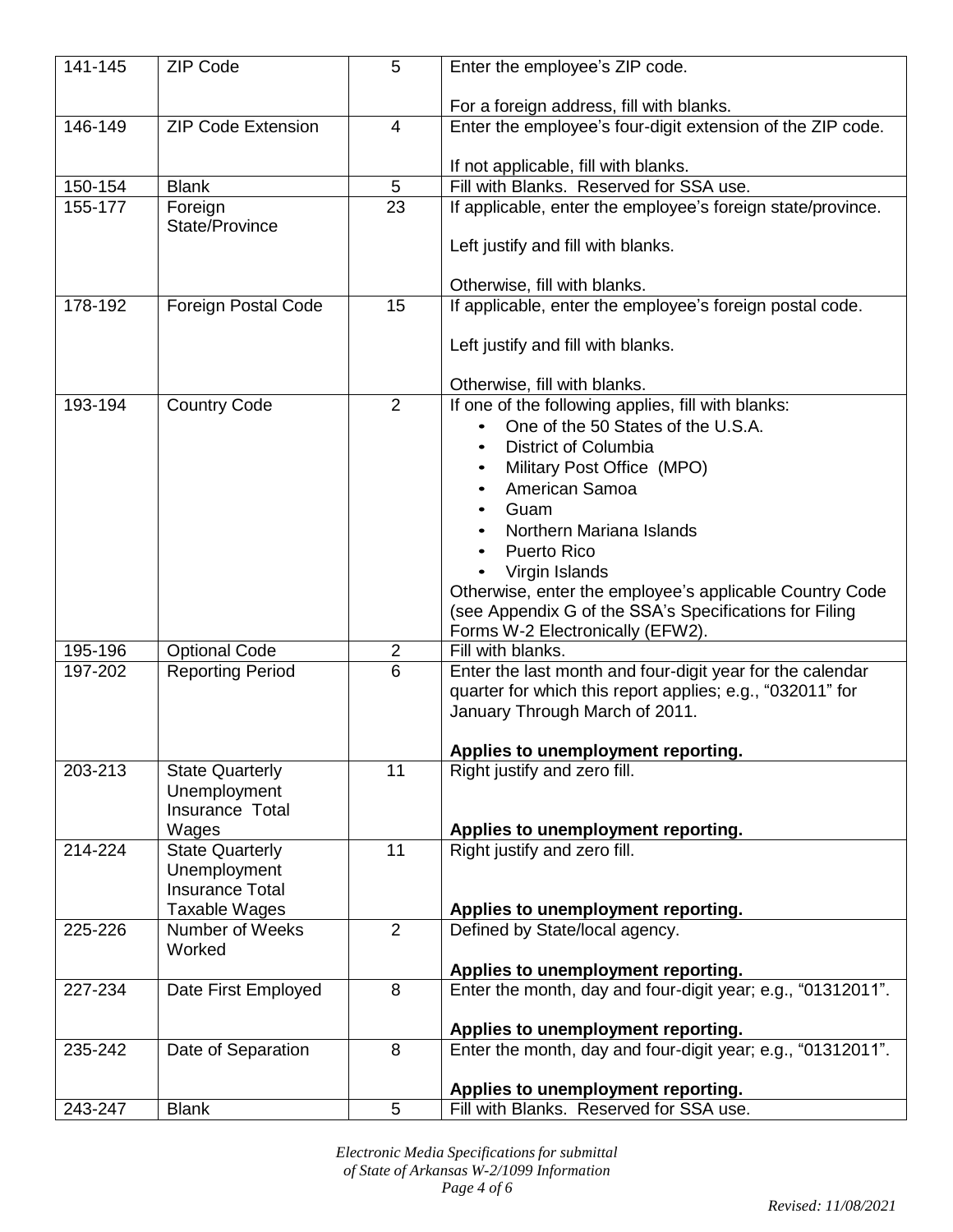| 248-267 | State Employer<br><b>Account Number</b> | 20              | Enter the EIN of the company as reported in the Code RE<br>Record.                                                                                |
|---------|-----------------------------------------|-----------------|---------------------------------------------------------------------------------------------------------------------------------------------------|
|         |                                         |                 |                                                                                                                                                   |
|         |                                         |                 | Only numeric characters                                                                                                                           |
|         |                                         |                 | Omit hyphens                                                                                                                                      |
|         |                                         |                 | Left justify and fill with blanks.                                                                                                                |
| 268-273 | <b>Blank</b>                            | 6               | Fill with Blanks. Reserved for SSA use.                                                                                                           |
| 274-275 | <b>State Code</b>                       | $\overline{2}$  | Enter the appropriate postal NUMERIC Code as defined in<br>Appendix F of the SSA's Specifications for Filing Forms W-<br>2 Electronically (EFW2). |
| 276-286 | <b>State Taxable Wages</b>              | 11              | Right justify and zero fill.                                                                                                                      |
| 287-297 | State Income Tax<br>Withheld            | 11              | Right justify and zero fill.                                                                                                                      |
| 298-307 | <b>Other State Data</b>                 | $\overline{10}$ | Fill with blanks.                                                                                                                                 |
| 308     | Tax Type Code                           | $\overline{1}$  | Fill with blanks.                                                                                                                                 |
| 309-319 | <b>Local Taxable Wages</b>              | 11              | Fill with blanks.                                                                                                                                 |
| 320-330 | Local Income Tax<br>Withheld            | 11              | Fill with blanks.                                                                                                                                 |
| 331-337 | <b>State Control Number</b>             | $\overline{7}$  | Fill with blanks.                                                                                                                                 |
| 338-412 | Supplemental Data 1                     | 75              | This is a required field.                                                                                                                         |
|         |                                         |                 | Enter the EIN of the company as reported in the Code RE<br>Record.                                                                                |
|         |                                         |                 | Only numeric characters                                                                                                                           |
|         |                                         |                 | Omit hyphens<br>$\bullet$                                                                                                                         |
|         |                                         |                 |                                                                                                                                                   |
|         |                                         |                 | Left justify and fill with blanks.                                                                                                                |
| 413-487 | <b>Supplemental Data 2</b>              | 75              | This is a required field.                                                                                                                         |
|         |                                         |                 |                                                                                                                                                   |
|         |                                         |                 | Enter the eleven (11) digit State of Arkansas ID number<br>(ex 12345678WHW).                                                                      |
|         |                                         |                 | Omit hyphens                                                                                                                                      |
|         |                                         |                 | Left justify and fill with blanks.                                                                                                                |
| 488-512 | <b>Blank</b>                            | 25              | Fill with Blanks. Reserved for SSA use.                                                                                                           |